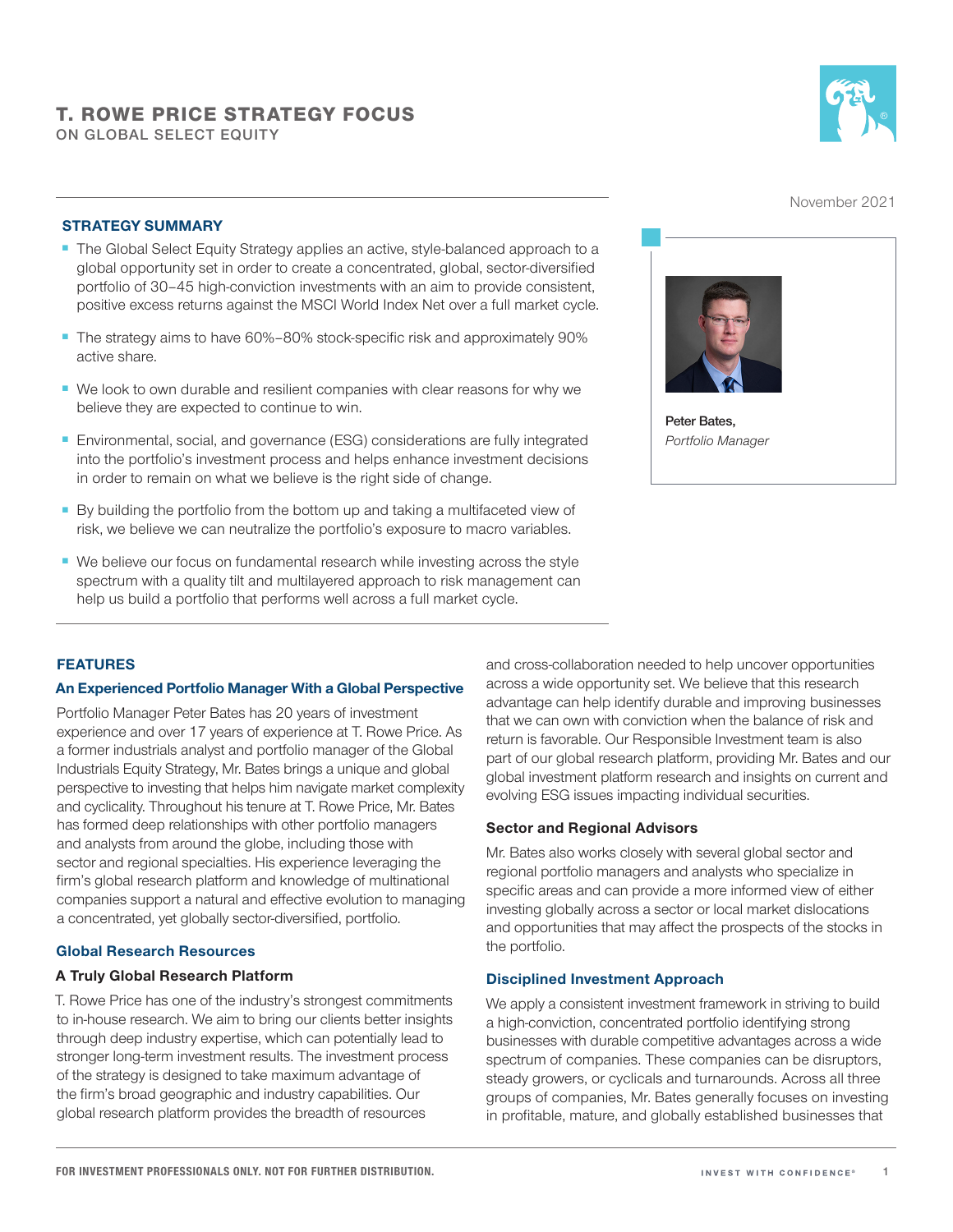are well managed and capable of generating solid revenue and cash flow. In Mr. Bates' eyes, these are the hallmarks of a good company that can add value to shareholders no matter the type of market environment.

The portfolio seeks to have a meaningful exposure to steady growth but could be overweight disruptors or cyclical turnarounds at times. Constructing a style-balanced portfolio is how we believe we will be able to add value for clients over the long term, regardless of the market environment.

#### Stock Selection

Mr. Bates' framework aims to focus on the following when identifying companies:

- Quality businesses with good risk/return characteristics
- Sustainable competitive advantages-pricing power and differentiated capabilities with scale advantages
- Established businesses with improving fundamentals and returns with a clear strategy and good execution through the business cycle
- Disrupting businesses gaining share. Large addressable market with high growth and opportunity for extreme outcomes

#### ESG Integration

The process of ESG integration takes place on two levels: first, with our research analysts as they incorporate ESG factors into company valuations and ratings; and second, with the portfolio manager as he considers these ESG factor exposures at the portfolio level. Both the analysts and Mr. Bates can leverage dedicated, in-house resources to assist in analyzing ESG criteria, including our proprietary ESG model known as the Responsible Investing Indicator Model (RIIM), which systematically and proactively screens the responsible investing profile of an investment. Mr. Bates meets regularly with our Responsible Investing team to review the portfolio through an environmental, social, and ethical lens.

#### Risk Management

Stock-specific risk is managed through position sizes, valuation, and business quality. Mr. Bates regularly meets with our risk team to review and understand the portfolio's exposures to both idiosyncratic risk and macro factors.

We expect the majority of portfolio risk (approximately 60%–80%) to come from stock-specific risk, as we are building the portfolio from the bottom up and focusing on durable and resilient companies with clear reasons why they are expected to continue to win. Our valuation framework and knowledge of a company's fundamental and ESG merits help us manage idiosyncratic risk. Position sizes and individual security characteristics help us to diversify the portfolio's sources of risk without depreciating returns.

At a macro level, our multidimensional approach to risk management helps us to neutralize portfolio-defining macro variable exposures with the goal of avoiding unintended bets.

#### Global Select Equity Strategy Advantage

The Global Select Equity Strategy seeks to find the right balance between conviction and diversification in pursuit of returns. The result is a global portfolio of 30 to 45 high-conviction ideas meeting our risk/return criteria, with a typical investment horizon of two to three years. The portfolio aims to have 60%–80% stock-specific risk and approximately 90% active share. Multidimensional risk management includes stock-level risk managed through position sizes, diversification, valuation, and business quality. The portfolio leverages the competitive advantage of T. Rowe Price, our global research, and the disciplined investment framework managed by Peter Bates.

**Risks**—the following risks are materially relevant to the portfolio:

**Currency risk -** changes in currency exchange rates could reduce investment gains or increase investment losses.

**Emerging markets risk - emerging markets are less established than** developed markets and therefore involve higher risks.

**Issuer concentration risk -** to the extent that a portfolio invests a large portion of its assets in securities from a relatively small number of issuers, its performance will be more strongly affected by events affecting those issuers.

Sector concentration risk - the performance of a portfolio that invests a large portion of its assets in a particular economic sector (or, for bond portfolios, a particular market segment), will be more strongly affected by events affecting that sector or segment of the fixed income market.

Small and mid-cap risk - stocks of small and mid-size companies can be more volatile than stocks of larger companies.

#### General Portfolio Risks

Capital risk – the value of your investment will vary and is not guaranteed. It will be affected by changes in the exchange rate between the base currency of the portfolio and the currency in which you subscribed, if different.

**Equity risk –** in general, equities involve higher risks than bonds or money market instruments.

ESG and Sustainability risk - May result in a material negative impact on the value of an investment and performance of the portfolio.

Geographic concentration risk - to the extent that a portfolio invests a large portion of its assets in a particular geographic area, its performance will be more strongly affected by events within that area.

Hedging risk - a portfolio's attempts to reduce or eliminate certain risks through hedging may not work as intended.

Investment portfolio risk - investing in portfolios involves certain risks an investor would not face if investing in markets directly.

**Management risk -** the investment manager or its designees may at times find their obligations to a portfolio to be in conflict with their obligations to other investment portfolios they manage (although in such cases, all portfolios will be dealt with equitably).

Operational risk -operational failures could lead to disruptions of portfolio operations or financial losses.